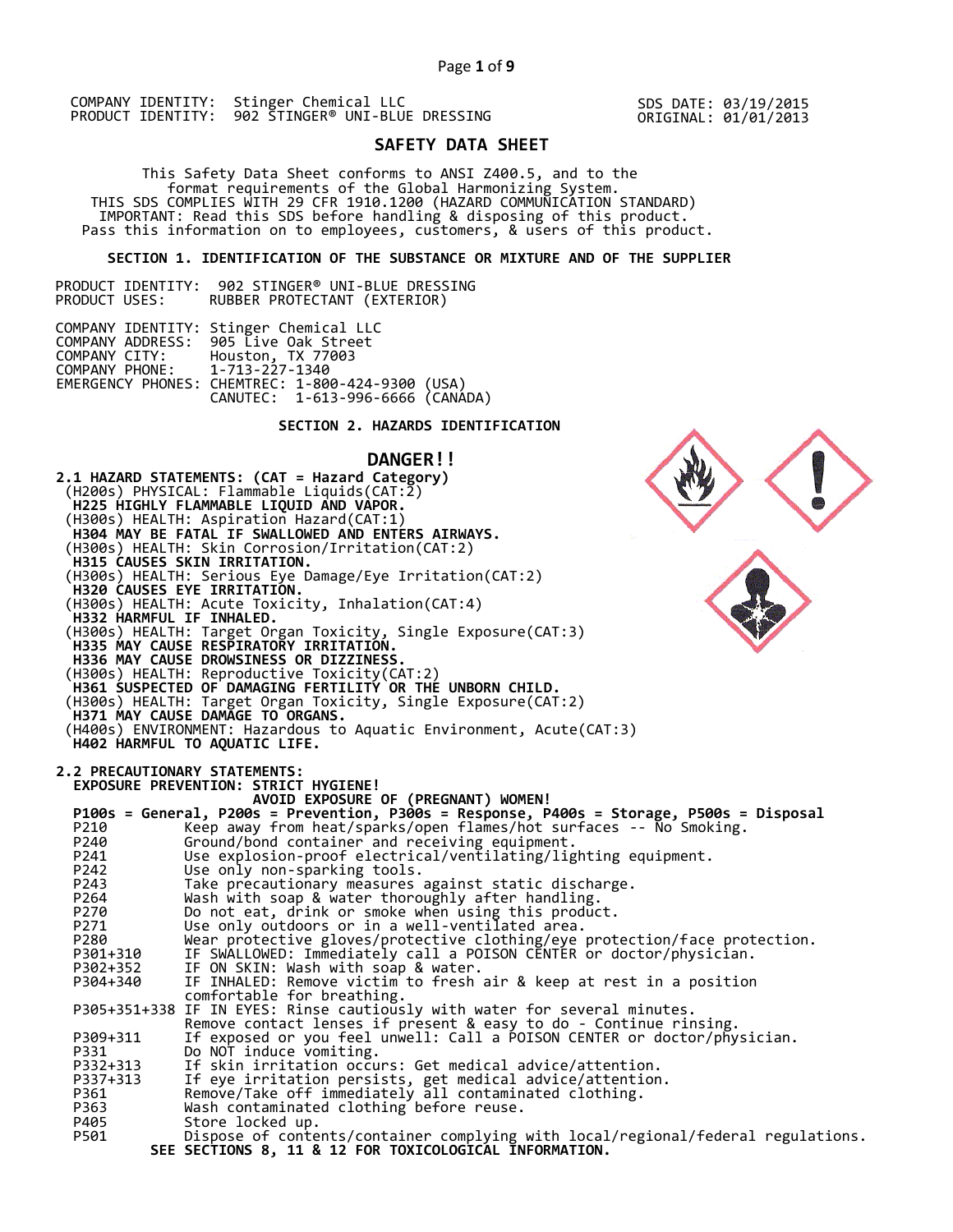| COMPANY IDENTITY: Stinger Chemical LLC           | SDS DATE: 03/19/2015 |
|--------------------------------------------------|----------------------|
| PRODUCT IDENTITY: 902 STINGER® UNI-BLUE DRESSING | ORIGINAL: 01/01/2013 |

#### **SECTION 3. COMPOSITION/INFORMATION ON INGREDIENTS**

| <b>MATERIAL</b>         | CAS#           | <b>EINECS#</b> | WT %        |
|-------------------------|----------------|----------------|-------------|
| Light Aliphatic Naphtha | *64742-89-8    |                | 40-80       |
| Polydimethylsiloxane    | 63148-62-9     |                | 20-40       |
| Toluene                 | $108 - 88 - 3$ | 203-625-9      | <b>A</b> -5 |

The specific chemical component identities and/or the exact component percentages of this material may be withheld as trade secrets. This information is made available to health professionals, employees, and designated representatives in accordance with the applicable provisions of 29 CFR 1910.1200̄ (I)(1).  $\overline{\phantom{a}}$ 

TRACE COMPONENTS: Trace ingredients (if any) are present in < 1% concentration, (< 0.1% for potential carcinogens, reproductive toxins, respiratory tract mutagens, and sensitizers). None of the trace ingredients contribute significant additional hazards at the concentrations that may be present in this product. All pertinent hazard information has been provided in this document, per the requirements of the Federal Occupational Safety and Health Administration Standard (29 CFR 1910.1200), U.S. State equivalents, and Canadian Hazardous Materials Identification System Standard (CPR 4).

#### **SECTION 4. FIRST AID MEASURES**

4.1 MOST IMPORTANT SYMPTOMS/EFFECTS, ACUTE & CHRONIC: See Section 11 for symptoms/effects, acute & chronic.

4.2 GENERAL ADVICE:

 First Aid responders should pay attention to self-protection and use the recommended protective clothing (chemical resistant gloves, splash protection). If potential for exposure exists, refer to Section 8 for specific personal protective equipment.

4.3 EYE CONTACT:

 If this product enters the eyes, check for and remove any contact lenses. Open eyes while under gently running water. Use sufficient force to open eyelids. "Roll" eyes to expose more surface. <u>Minimum</u> flushing is for 15 minutes. Seek immediate medical attention.

4.4 SKIN CONTACT:

 If the product contaminates the skin, immediately begin decontamination with running water. <u>Minimum</u> flushing is for 15 minutes. Remove contaminated clothing, taking care not to contaminate eyes. If skin becomes irritated and irritation persists, medical attention may be necessary. Wash contaminated clothing before reuse, discard contaminated shoes.

4.5 INHALATION:

 After high vapor exposure, remove to fresh air. If breathing is difficult, give oxygen. If breathing has stopped, trained personnel should immediately begin artificial respiration. If the heart has stopped, trained personnel should immediately begin cardiopulmonary resuscitation (CPR). Seek immediate medical attention.

4.6 SWALLOWING:

 If swallowed, CALL PHYSICIAN OR POISON CONTROL CENTER FOR MOST CURRENT INFORMATION. If professional advice is not available, give two glasses of water to drink. DO NOT INDUCE VOMITING. Never induce vomiting or give liquids to someone who is unconscious, having convulsions, or unable to swallow. Seek immediate medical attention.

4.7 RESCUERS: Victims of chemical exposure must be taken for medical attention. Rescuers should be taken for medical attention, if necessary. Take a copy of label and SDS to physician or health professional with victim.

4.8 NOTES TO PHYSICIAN:

 There is no specific antidote. Treatment of overexposure should be directed at the control of symptoms and the clinical condition of the patient. Any material aspirated during vomiting may cause lung injury. Therefore, emesis should not be induced mechanically or pharmacologically. If it is considered necessary to evacuate the stomach contents, this should be done by means least likely to cause aspiration (such as: Gastric lavage after endotracheal intubation).

#### **SECTION 5. FIRE FIGHTING MEASURES**

5.1 FIRE & EXPLOSION PREVENTIVE MEASURES: NO open flames, NO sparks, & NO smoking. Use a closed system, ventilation, explosion-proof electrical equipment, lighting. Do NOT use compressed air for filling, discharging, or handling.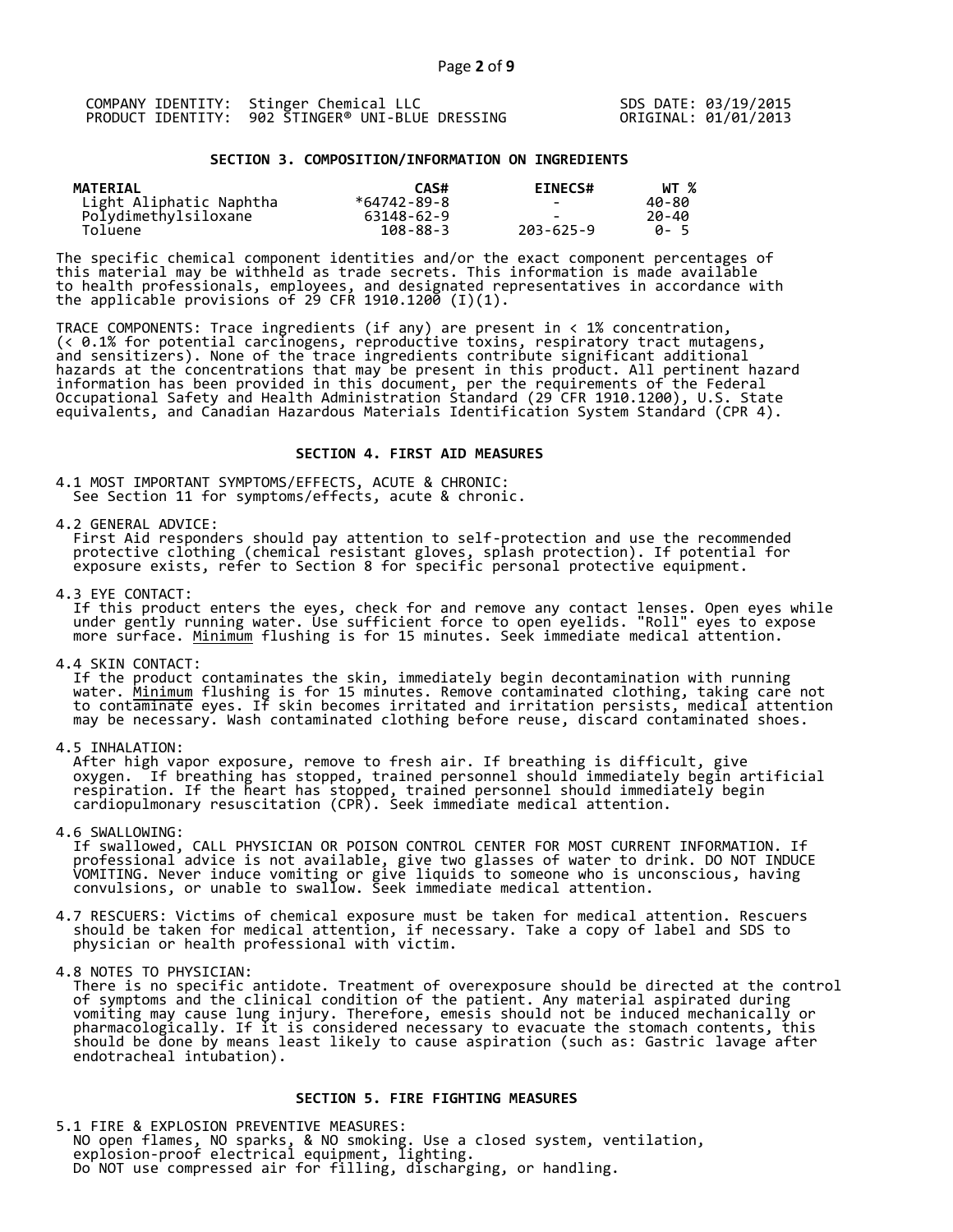SDS DATE: 03/19/2015 ORIGINAL: 01/01/2013

# **SECTION 5. FIRE FIGHTING MEASURES (CONTINUED)**

- 5.2 SUITABLE (& UNSUITABLE) EXTINGUISHING MEDIA: Use dry powder, AFFF, foam, carbon dioxide.
- 5.3 SPECIAL PROTECTIVE EQUIPMENT & PRECAUTIONS FOR FIRE FIGHTERS: Water spray may be ineffective on fire but can protect fire-fighters & cool closed containers. Use fog nozzles if water is used. Do not enter confined fire-space without full bunker gear. (Helmet with face shield, bunker coats, gloves & rubber boots).
- 5.4 SPECIFIC HAZARDS OF CHEMICAL & HAZARDOUS COMBUSTION PRODUCTS: EXTREMELY FLAMMABLE!! VAPORS CAN CAUSE FLASH FIRE Isolate from oxidizers, heat, sparks, electric equipment & open flame. Closed containers may explode if exposed to extreme heat. Applying to hot surfaces requires special precautions. Empty container very hazardous! Continue all label precautions!

#### **SECTION 6. ACCIDENTAL RELEASE MEASURES**

- 6.1 SPILL AND LEAK RESPONSE AND ENVIRONMENTAL PRECAUTIONS: Uncontrolled releases should be responded to by trained personnel using pre-planned procedures. No action shall be taken involving personal risk without suitable training. Keep unnecessary and unprotected personnel from entering spill area. Do not touch or walk through material. Avoid breathing vapor or mist. Provide adequate ventilation. Proper protective equipment should be used. In case of a spill, clear the affected area, protect people, and respond with trained personnel. ELIMINATE all ignition sources (no smoking, flares, sparks, or flames in immediate area).
- 6.2 PERSONAL PRECAUTIONS, PROTECTIVE EQUIPMENT, EMERGENCY PROCEDURES: The proper personal protective equipment for incidental releases (such as: 1 Liter of the product released in a well-ventilated area), use impermeable gloves, they should be Level B: **triple-gloves (rubber gloves and nitrile gloves over latex gloves), chemical resistant suit and boots, hard-hat, and Self-Contained Breathing Apparatus** specific for the material handled, goggles, face shield, and appropriate body protection. In the event of a large release, use impermeable gloves, specific for the material handled, chemically resistant suit and boots, and hard hat, and Self-Contained Breathing Apparatus or respirator.

 Personal protective equipment are required wherever engineering controls are not adequate or conditions for potential exposure exist. Select NIOSH/MSHA approved based on actual or potential airborne concentrations in accordance with latest OSHA and/or ANSI recommendations.

6.3 ENVIRONMENTAL PRECAUTIONS:

 Stop spill at source. Construct temporary dikes of dirt, sand, or any appropriate readily available material to prevent spreading of the material. Close or cap valves and/or block or plug hole in leaking container and transfer to another container. Keep from entering storm sewers and ditches which lead to waterways, and if necessary, call the local fire or police department for immediate emergency assistance.

- 6.4 METHODS AND MATERIAL FOR CONTAINMENT & CLEAN-UP: Absorb spilled liquid with polypads or other suitable absorbent materials. If necessary, neutralize using suitable buffering material, (acid with soda ash or base with phosphoric acid), and test area with litmus paper to confirm neutralization. Clean up with non-combustible absorbent (such as: sand, soil, and so on). Shovel up and place all spill residue in suitable containers. dispose of at an appropriate waste disposal facility according to current applicable laws and regulations and product characteristics at time of disposal (see Section 13 - Disposal Considerations).
- 

6.5 NOTIFICATION PROCEDURES:<br>In the event of a spill or accidental release, notify relevant authorities in accordance In the event of a spill or accidental release, notify relevant authorities in accordance with all applicable regulations. US regulations require reporting release of this material to the environment which exceed the applicable reportable quantity or oil spills which could reach any waterway including intermittent dry creeks. The National Response Center can be reached at (800)424-8802.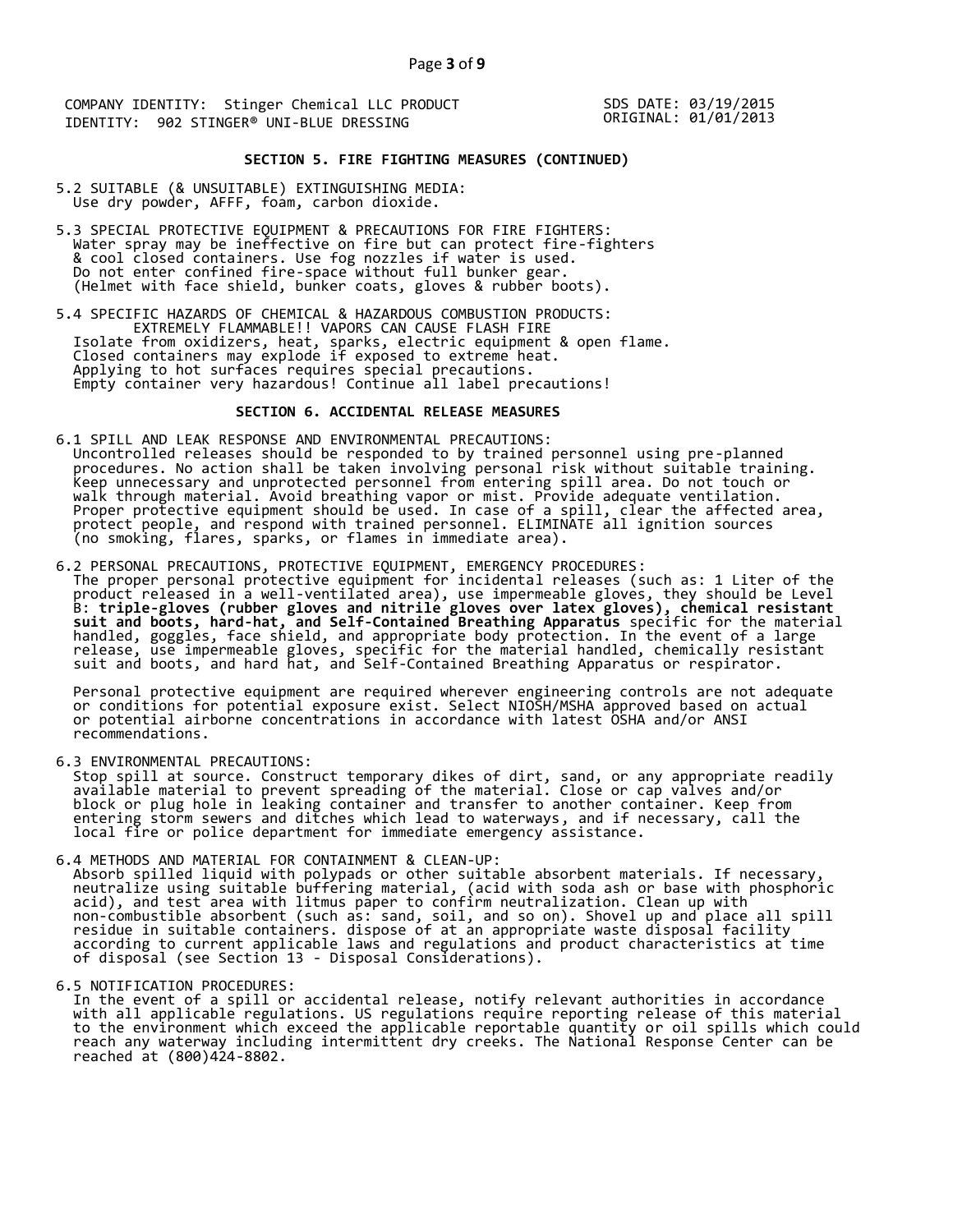SDS DATE: 03/19/2015 ORIGINAL: 01/01/2013

#### **SECTION 7. HANDLING AND STORAGE**

 Isolate from oxidizers, heat, sparks, electric equipment & open flame. Use only with adequate ventilation. Avoid breathing of vapor or spray mist. Avoid contact with skin & eyes. Consult Safety Equipment Supplier. Wear goggles, face shield, gloves, apron & footwear impervious to material. Wash clothing before reuse. Avoid free fall of liquid. Ground containers when transferring. Do not flame cut, saw, drill, braze, or weld. Empty container very hazardous! Continue all label precautions! 7.1 PRECAUTIONS FOR SAFE HANDLING:

7.2 CONDITIONS FOR SAFE STORAGE, INCLUDING ANY INCOMPATIBILITIES: Vapors may ignite explosively & spread long distances. Prevent vapor buildup. Put out pilot lights & turn off heaters, electric equipment & other ignition sources during use & until all vapors are gone. Keep in fireproof surroundings. Keep separated from strong oxidants. Do not store above 49 C/120 F. Keep container tightly closed & upright when not in use to prevent leakage.

7.3 NONBULK: CONTAINERS:

 Store containers in a cool, dry location, away from direct sunlight, sources of intense heat, or where freezing is possible. Material should be stored in secondary containers or in a diked area, as appropriate. Store containers away from incompatible chemicals (see Section 10, Stability and Reactivity). Post warning and "NO SMOKING" signs in storage and use areas, as appropriate. Empty containers should be handled with care. Never store food, feed, or drinking water in containers which held this product.

7.4 BULK CONTAINERS:

 All tanks and pipelines which contain this material must be labeled. Perform routine maintenance on tanks or pipelines which contain this product. Report all leaks immediately to the proper personnel.

7.5 TANK CAR SHIPMENTS:

 Tank cars carrying this product should be loaded and unloaded in strict accordance with tank-car manufacturer's recommendation and all established on-site safety procedures. Appropriate personal protective equipment must be used (see Section 8, Engineering Controls and Personal Protective Equipment.). All loading and unloading equipment must be inspected, prior to each use. Loading and unloading operations must be attended, at all times. Tank cars must be level, brakes must be set or wheels must be locked or blocked prior to loading or unloading. Tank car (for loading) or storage tanks (for unloading) must be verified to be correct for receiving this product and be properly prepared, prior to starting the transfer operations. Hoses must be verified to be in the correct positions, before starting transfer operations. A sample (if required) must be taken and verified (if required) prior to starting transfer operations. All lines must be blown-down and purged before disconnecting them from the tank car or vessel.

7.6 PROTECTIVE PRACTICES DURING MAINTENANCE OF CONTAMINATED EQUIPMENT: Follow practices indicated in Section 6 (Accidental Release Measures). Make certain application equipment is locked and tagged-out safely. Always use this product in areas where adequate ventilation is provided. Collect all rinsates and dispose of according to applicable Federal, State, Provincial, or local procedures.

7.7 EMPTY CONTAINER WARNING:

 Empty containers may contain residue and can be dangerous. Do not attempt to refill or clean containers without proper instructions. Empty drums should be completely drained and safely stored until appropriately reconditioned or disposed. Empty containers should be taken for recycling, recovery, or disposal through suitably qualified or licensed contractor and in accordance with governmental regulations. **DO NOT PRESSURIZE, CUT, WELD, BRAZE, SOLDER, DRILL, GRIND, OR EXPOSE SUCH CONTAINERS TO HEAT, FLAME, SPARKS, STATIC ELECTRICITY, OR OTHER SOURCES OF IGNITION. THEY MAY BURST AND CAUSE INJURY OR DEATH.**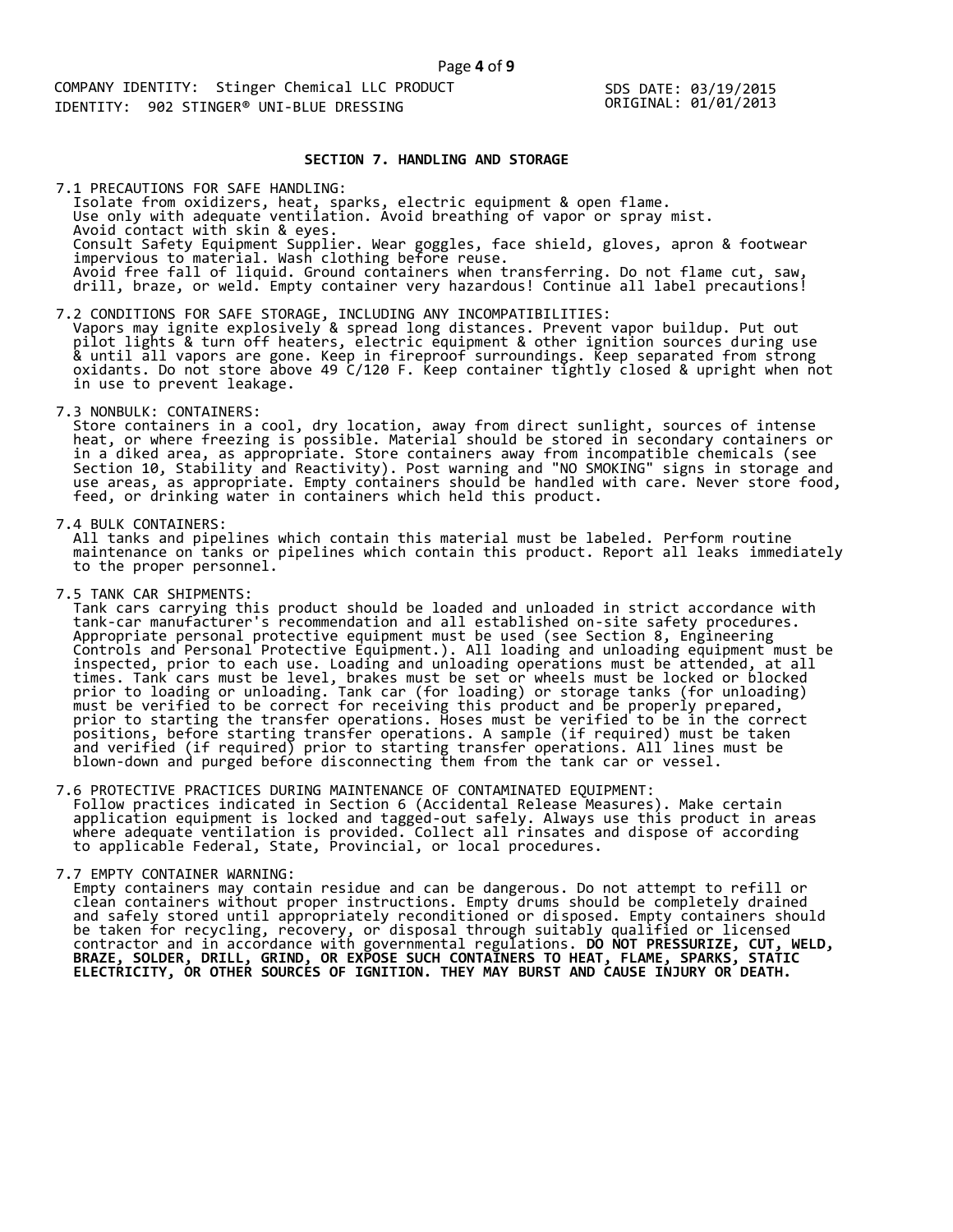SDS DATE: 03/19/2015 ORIGINAL: 01/01/2013

# **SECTION 8. EXPOSURE CONTROLS/PERSONAL PROTECTION**

|  |  | <b>8.1 EXPOSURE LIMITS:</b> |
|--|--|-----------------------------|
|  |  |                             |

| <b>MATERIAL</b>            | CAS#              | <b>EINECS#</b>                                  | TWA (OSHA)               | TLV (ACGIH)                     |
|----------------------------|-------------------|-------------------------------------------------|--------------------------|---------------------------------|
| Light Aliphatic Naphtha    | $*64742 - 89 - 8$ | <b>Contract Contract</b>                        | 500 ppm                  | 300 ppm                         |
| Polydimethylsiloxane       | 63148-62-9        |                                                 | None Known               | None Known                      |
| Toluene                    | 108-88-3          |                                                 | 203-625-9 None Known     | 50 ppm A4                       |
| <b>MATERIAL</b><br>Toluene | CAS#              | <b>EINECS#</b><br>108-88-3 203-625-9 None Known | CEILING STEL(OSHA/ACGIH) | <b>HAP</b><br>None Known<br>Yes |

 In addition, using manufacturers' data, based on EPA Method 311, the following EPA Hazardous Air Pollutants may be present in trace amounts (less than 0.1%): Benzene, Mixed Xylenes, Ethylbenzene

#### **8.2 APPROPRIATE ENGINEERING CONTROLS:**

RESPIRATORY EXPOSURE CONTROLS

 Airborne concentrations should be kept to lowest levels possible. If vapor, dust or mist is generated and the occupational exposure limit of the product, or any component of the product, is exceeded, use appropriate NIOSH or MSHA approved air purifying or air-supplied respirator authorized in 29 CFR 1910.134, European Standard EN 149, or applicable State regulations, after determining the airborne concentration of the contaminant. Air supplied respirators should always be worn when airborne concentration of the contaminant or oxygen content is unknown. Maintain airborne contaminant concentrations below exposure limits. If adequate ventilation is not available or there is potential for airborne exposure above the exposure limits, a respirator may be worn up to the respirator exposure limitations, check with respirator equipment manufacturer's recommendations/limitations. For particulates, a particulate respirator (NIOSH Type N95 or better filters) may be worn. If oil particles (such as: lubricants, cutting fluids, glycerine, and so on) are present, use a NIOSH Type R or P filter. For a higher level of protection, use positive pressure supplied air respiration protection or Self-Contained Breathing Apparatus or if oxygen levels are below 19.5% or are unknown.

 EMERGENCY OR PLANNED ENTRY INTO UNKNOWN CONCENTRATIONS OR IDLH CONDITIONS Positive pressure, full-face piece Self-Contained Breathing Apparatus; or positive pressure, full-face piece Self-Contained Breathing Apparatus with an auxilliary positive pressure Self-Contained Breathing Apparatus.

VENTILATION<br>LOCAL EXHAUST: LOCAL EXHAUST: Necessary MECHANICAL (GENERAL): Necessary SPECIAL: None OTHER: None Please refer to ACGIH document, "Industrial Ventilation, A Manual of Recommended Practices", most recent edition, for details.

#### **8.3 INDIVIDUAL PROTECTION MEASURES, SUCH AS PERSONAL PROTECTIVE EQUIPMENT:**

#### EYE PROTECTION:

 Safety eyewear complying with an approved standard should be used when a risk assessment indicates this is necessary to avoid exposure to liquid splashes, mists or dusts. If contact is possible, chemical splash goggles should be worn, when a higher degree of protection is necessary, use splash goggles or safety glasses. Face-shields are recommended when the operation can generate splashes, sprays or mists.

#### HAND PROTECTION:

 Use gloves chemically resistant to this material. Glove must be inspected prior to use. Preferred examples: Butyl rubber, Chlorinated Polyethylene, Polyethylene, Ethyl vinyl alcohol laminate ("EVAL"), Polyvinyl alcohol ("PVA"). Examples of acceptable glove barrier materials include: Natural rubber ("latex"), Neoprene, Nitrile/butadiene rubber ("nitrile") or ("NBR"), Polyvinyl chloride ("PVC") or "vinyl"), Viton. Chemical-resistant, impervious gloves complying with an approved standard should be worn at all times when handling chemical products if a risk assessment indicates this is necessary. Considering the parameters specified by the glove manufacturer, check during use that the gloves are still retaining their protective properties. It should be noted that the time to breakthrough for any glove material may be different for different glove manufacturers. In the case of mixtures, consisting of several substances, the protection time of the gloves cannot be accurately estimated. Use proper glove removal technique (without touching glove's outer surface) to avoid skin contact with this product. Dispose of contaminated gloves after use in accordance with applicable laws and good practices. Wash and dry hands.

#### BODY PROTECTION:

 Use body protection appropriate for task. Cover-all, rubber aprons, or chemical protective clothing made from impervious materials are generally acceptable, depending on the task.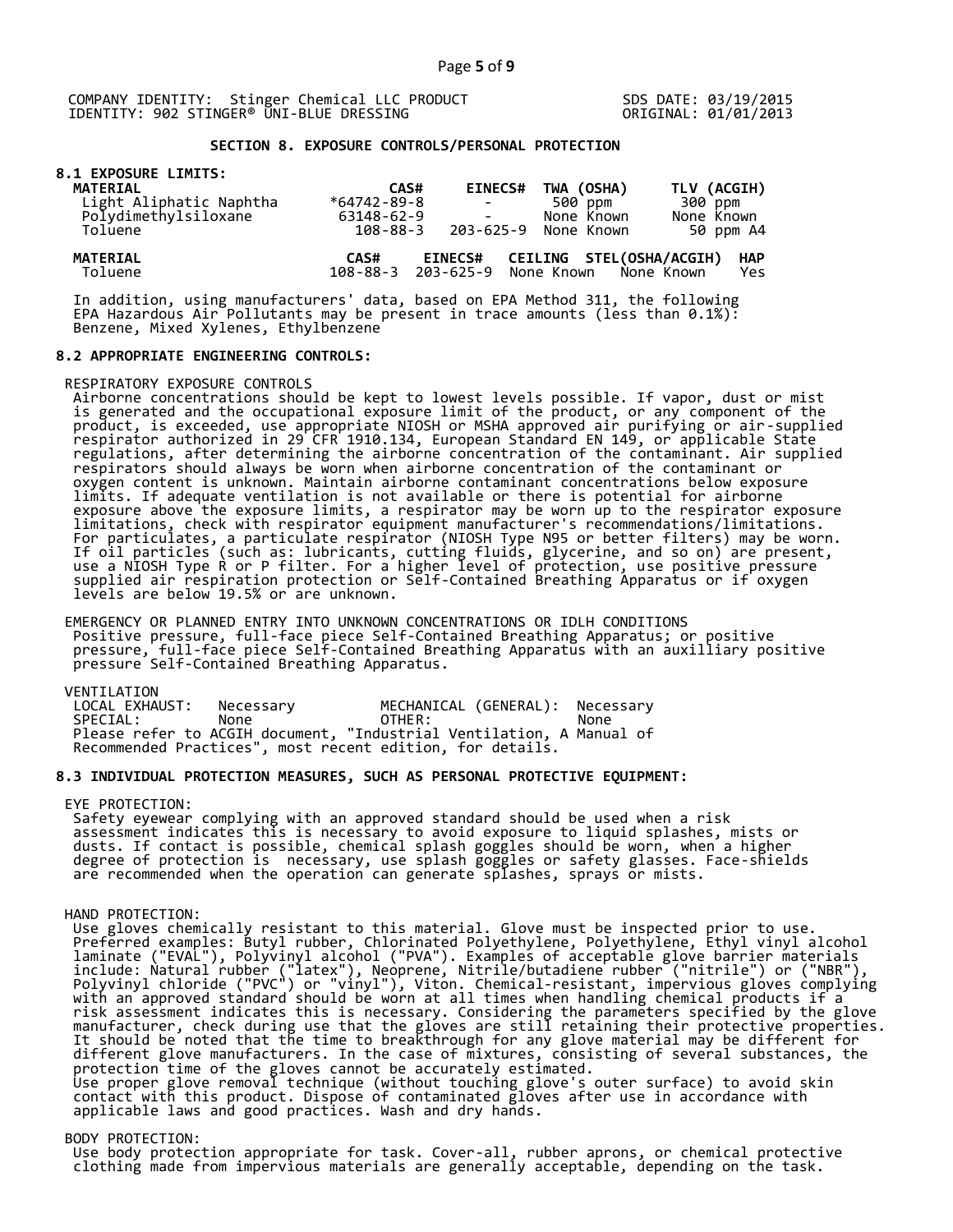SDS DATE: 03/19/2015 ORIGINAL: 01/01/2013

#### **SECTION 8. EXPOSURE CONTROLS/PERSONAL PROTECTION (CONTINUED)**

WORK & HYGIENIC PRACTICES:

 Wash hands, forearms and face thoroughly after handling chemical products, before eating, smoking and using toilet facilities and at the end of the working period. Provide readily accessible eye wash stations & safety showers. Remove clothing that becomes contaminated. Destroy contaminated leather articles. Launder or discard contaminated clothing.

#### **SECTION 9. PHYSICAL & CHEMICAL PROPERTIES**

APPEARANCE: ODOR:<br>ODOR THRESHOLD: Liquid, Blue Watermelon<br>Not Available ODOR THRESHOLD: Not Available pH (Neutrality): Not Available is a set of  $\mathbb N$ MELTING POINT/FREEZING POINT: Not Available  $8888122* C / 192192252* F (*=End Point)  
-6 C / 20 F (TCC)$ FLASH POINT (TEST METHOD): -6 C / 20 F (TCC) EVAPORATION RATE (n-Butyl Acetate=1): Not Applicable FLAMMABILITY CLASSIFICATION: Class I B LOWER FLAMMABLE LIMIT IN AIR (% by vol): 1.2 UPPER FLAMMABLE LIMIT IN AIR (% by vol): Not Available VAPOR PRESSURE (mm of Hg)@20 C 34.0 VAPOR DENSITY (air=1): 3.4 GRAVITY @ 68/68 F / 20/20 C: DENSITY: 0.808 SPECIFIC GRAVITY (Water=1): 0.809 POUNDS/GALLON: 6.741 WATER SOLUBILITY: Negligible PARTITION COEFFICIENT (n-Octane/Water): Not Available AUTO IGNITION TEMPERATURE: 290 C / 555 F DECOMPOSITION TEMPERATURE: Not Available TOTAL VOC'S (TVOC)\*: 70.0 Vol% / 515.2 g/L / 4.2 Lbs/Gal NONEXEMPT VOC'S (CVOC)\*: 70.0 Vol% / 515.2 g/L / 4.2 Lbs/Gal HAZARDOUS AIR POLLUTANTS (HAPS): 3.5 Wt% / 29.8 g/L / .2 Lbs/Gal NONEXEMPT VOC PARTIAL PRESSURE (mm of Hg @ 20 C) 0.0 VISCOSITY @ 20 C (ASTM D445): Not Available \* Using CARB (California Air Resources Board Rules).

# **SECTION 10. STABILITY & REACTIVITY**

10.1 REACTIVITY & CHEMICAL STABILITY: Stable under normal conditions, no hazardous reactions when kept from incompatibles.

10.2 POSSIBILITY OF HAZARDOUS REACTIONS & CONDITIONS TO AVOID: Isolate from oxidizers, heat, sparks, electric equipment & open flame.

10.3 INCOMPATIBLE MATERIALS: Reacts violently with strong oxidants, causing fire & explosion hazard. Attacks many plastics, coatings.

10.4 HAZARDOUS DECOMPOSITION PRODUCTS: Carbon Monoxide, Carbon Dioxide, Silicon Dioxide from burning.

10.5 HAZARDOUS POLYMERIZATION: Will not occur.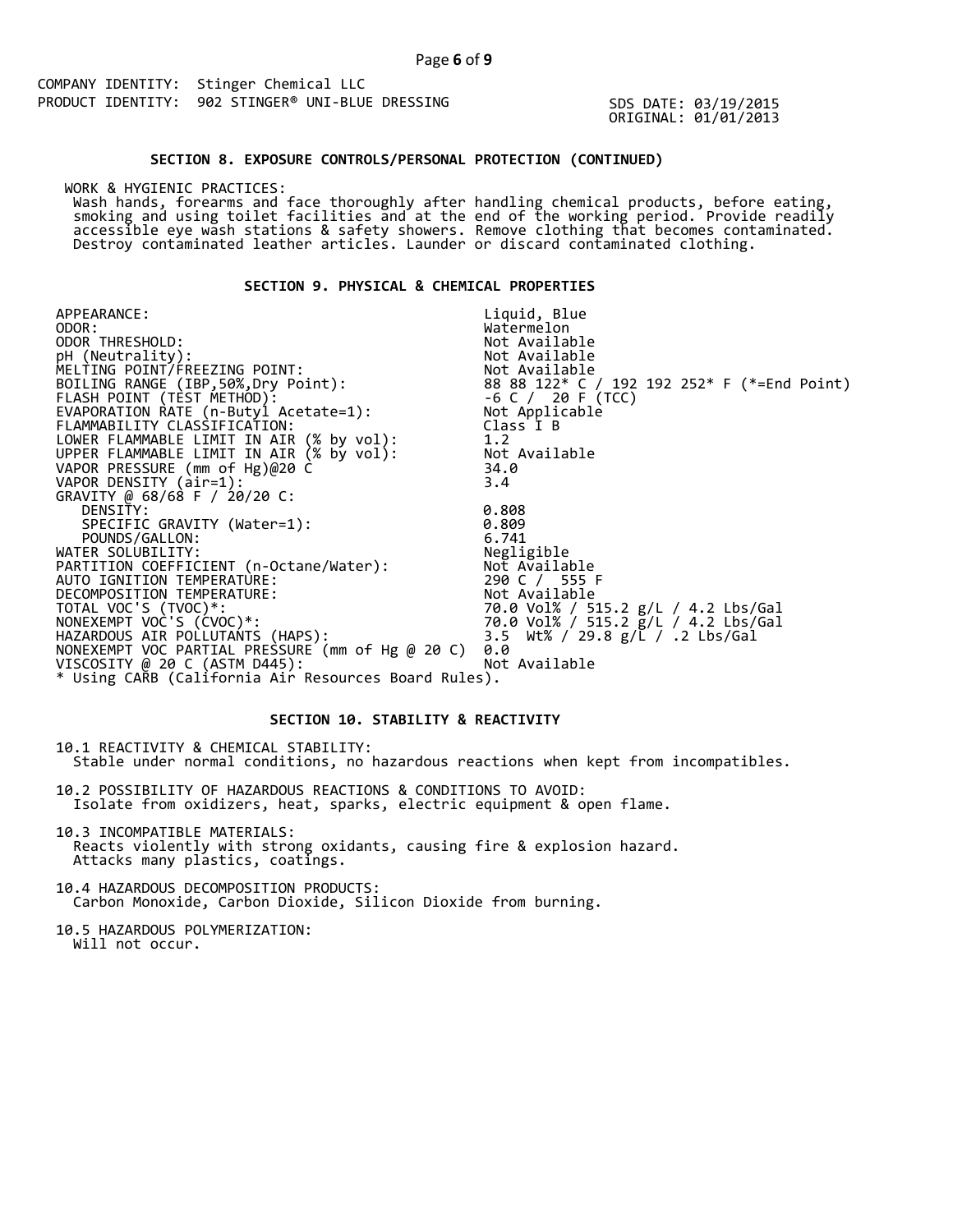SDS DATE: 03/19/2015 ORIGINAL: 01/01/2013

#### **SECTION 11. TOXICOLOGICAL INFORMATION**

# **11.1 ACUTE HAZARDS**

 11.11 EYE & SKIN CONTACT: Primary irritation to skin, defatting, dermatitis. Absorption thru skin increases exposure. Primary irritation to eyes, redness, tearing, blurred vision. Liquid can cause eye irritation. Wash thoroughly after handling.

11.12 INHALATION:

 Anesthetic. Irritates respiratory tract. Acute overexposure can cause serious nervous system depression. Vapor harmful. Acute overexposure can cause harm to affected organs by routes of entry. Use of alcoholic beverages enhances the harmful effect.

11.13 SWALLOWING:

 **ASPIRATION HAZARD!** Harmful or fatal if swallowed. Do NOT induce vomiting. If spontaneous vomiting occurs, keep victim's head below the waist to prevent aspiration. Swallowing can cause abdominal irritation, nausea, vomiting & diarrhea. The symptoms of chemical pneumonitis may not show up for a few days.

#### **11.2 SUBCHRONIC HAZARDS/CONDITIONS AGGRAVATED**

 MEDICAL CONDITIONS AGGRAVATED BY EXPOSURE: Pre-existing disorders of any target organs mentioned in this Document can be aggravated by over-exposure by routes of entry to components of this product. Persons with these disorders should avoid use of this product.

## **11.3 CHRONIC HAZARDS**

 11.31 CANCER, REPRODUCTIVE & OTHER CHRONIC HAZARDS: Pregnant women should avoid use. May cause birth defects. Leukemia been reported in humans from Benzene. This product contains less than 77 ppm of Benzene. Not considered hazardous in such low concentrations. Absorption thru skin may be harmful. Depending on degree of exposure, periodic medical examination is indicated.

11.32 TARGET ORGANS: May cause damage to target organs, based on animal data.

11.33 IRRITANCY: Irritating to contaminated tissue.

11.34 SENSITIZATION: No component is known as a sensitizer.

11.35 MUTAGENICITY: No known reports of mutagenic effects in humans.

11.36 EMBRYOTOXICITY: No known reports of embryotoxic effects in humans.

11.37 TERATOGENICITY: No known reports of teratogenic effects in humans.

11.38 REPRODUCTIVE TOXICITY: No known reports of reproductive effects in humans.

 A MUTAGEN is a chemical which causes permanent changes to genetic material (DNA) such that the changes will propagate across generational lines. An EMBRYOTOXIN is a chemical which causes damage to a developing embryo (such as: within the first 8 weeks of pregnancy in humans), but the damage does not propagate across generational lines. A TERATOGEN is a chemical which causes damage to a developing fetus, but the damage does not propagate across generational lines. A REPRODUCTIVE TOXIN is any substance which interferes in any way with the reproductive process.

#### **11.4 MAMMALIAN TOXICITY INFORMATION**

No mammalian information is available on this product.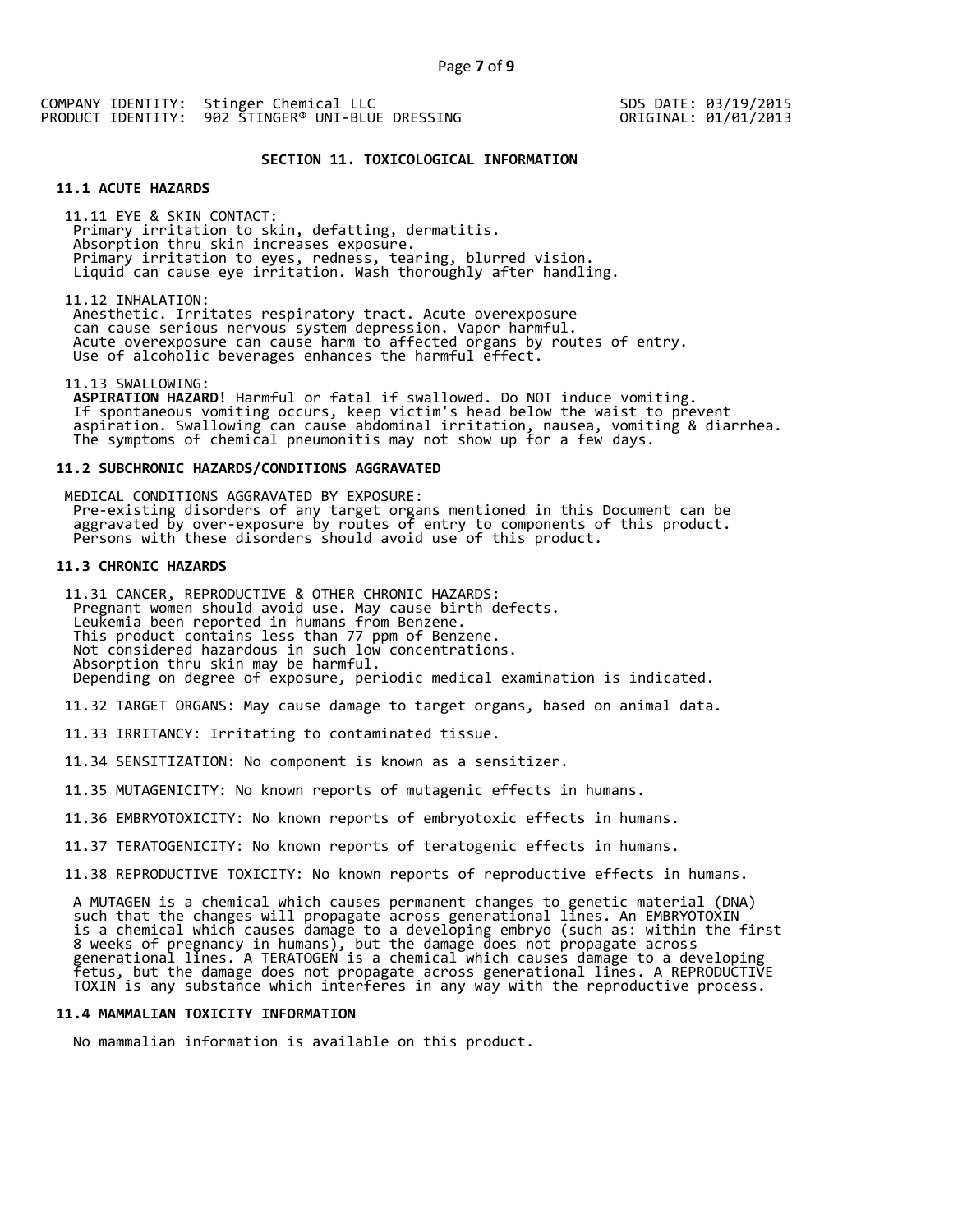SDS DATE: 03/19/2015 ORIGINAL: 01/01/2013

#### **SECTION 12. ECOLOGICAL INFORMATION**

**12.1 ALL WORK PRACTICES MUST BE AIMED AT ELIMINATING ENVIRONMENTAL CONTAMINATION.** 

12.2 EFFECT OF MATERIAL ON PLANTS AND ANIMALS: This product may be harmful or fatal to plant and animal life if released into the environment. Refer to Section 11 (Toxicological Information) for further data on the effects of this product's components on test animals.

12.3 EFFECT OF MATERIAL ON AQUATIC LIFE: The most sensitive known aquatic group to any component of this product is: Juvenile Rainbow Trout are adversely affected by components of this product. The substance is toxic to aquatic organisms.

12.4 MOBILITY IN SOIL Mobility of this material has not been determined.

12.5 DEGRADABILITY This product is partially biodegradable.

12.6 ACCUMULATION Bioaccumulation of this product has not been determined.

# **SECTION 13. DISPOSAL CONSIDERATIONS**

The generation of waste should be avoided or minimized wherever possible. Dispose of surplus and non-recyclable products via a licensed waste disposal contractor. Waste should not be disposed of untreated to the sewer unless fully compliant with the requirements of all authorities with jurisdiction. Waste packaging should be recycled. Incineration or landfill should only be considered when recycling is not feasible. This material and its container must be disposed of in a safe way. Care should be taken when handling emptied containers that have not been cleaned or rinsed out. Empty containers and liners may retain some product residues. Vapor from some product residues may create a highly flammable or explosive atmosphere inside the container. **DO NOT PRESSURIZE, CUT, WELD, BRAZE, SOLDER, DRILL, GRIND, OR EXPOSE USED CONTAINERS TO HEAT, FLAME, SPARKS, STATIC ELECTRICITY, OR OTHER SOURCES OF IGNITION. THEY MAY BURST AND CAUSE INJURY OR DEATH.** Avoid dispersal of spilled material and runoff and contact with soil, waterways, drains and sewers. Processing, use or contamination may change the waste disposal requirements. Do not dispose of on land, in surface waters, or in storm drains. Waste should be recycled or disposed of in accordance with regulations. Large amounts should be collected for reuse or consigned to licensed hazardous waste haulers for disposal. **ALL DISPOSAL MUST BE IN ACCORDANCE WITH ALL FEDERAL, STATE, PROVINCIAL, AND LOCAL REGULATIONS. IF IN DOUBT, CONTACT PROPER AGENCIES. EPA CHARACTERISTIC: D001** 

# **SECTION 14. TRANSPORT INFORMATION**

IF > 28571 LB / 12986 KG OF THIS PRODUCT IS IN 1 CONTAINER, IT EXCEEDS THE RQ OF TOLUENE. "RQ" MUST BE PUT BEFORE THE DOT SHIPPING NAME.

| MARINE POLLUTANT: No |                                                                    |
|----------------------|--------------------------------------------------------------------|
|                      | DOT/TDG SHIP NAME: UN1268, Petroleum distillates, n.o.s., 3, PG-II |
| DRUM LABEL:          | (FLAMMABLE LIQUID)                                                 |
| IATA / ICAO:         | UN1268, Petroleum distillates, n.o.s., 3, PG-II                    |
| IMO / IMDG:          | UN1268, Petroleum distillates, n.o.s., 3, PG-II                    |
|                      | EMERGENCY RESPONSE GUIDEBOOK NUMBER: 128                           |

#### **SECTION 15. REGULATORY INFORMATION**

**15.1 EPA REGULATION: SARA SECTION 311/312 HAZARDS: Acute Health, Fire** 

 All components of this product are on the TSCA list. SARA Title III Section 313 Supplier Notification This product contains the indicated <\*> toxic chemicals subject to the reporting requirements of Section 313 of the Emergency Planning & Community Right-To-Know Act of 1986 & of 40 CFR 372. This information must be included in all MSDSs that are copied and distributed for this material.

| SARA TITLE III INGREDIENTS |  |  |
|----------------------------|--|--|
| *Toluene                   |  |  |